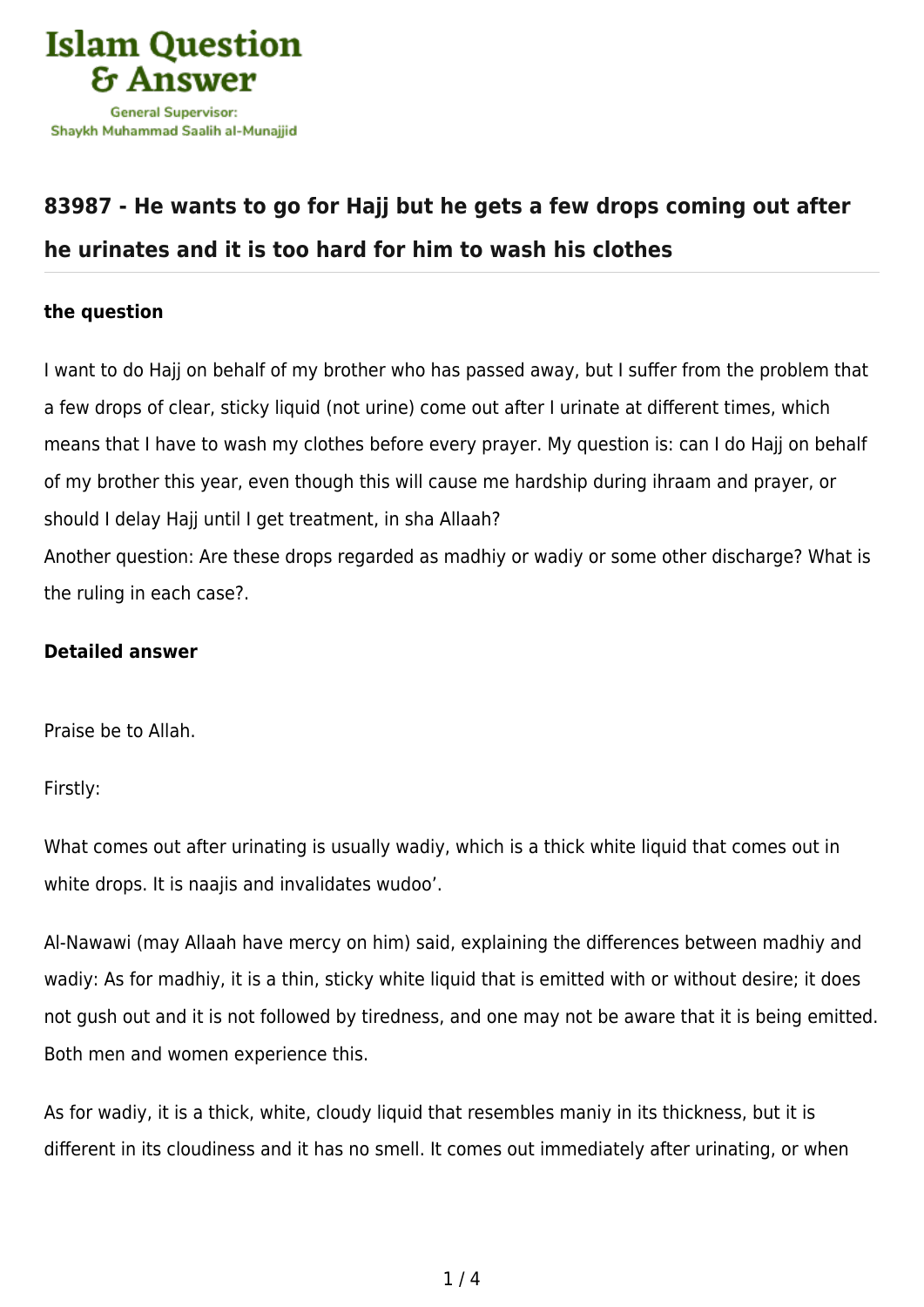

carrying heavy objects, and it comes out one or two drops at a time, and so on. The scholars are unanimously agreed that ghusl is not required when madhiy and wadiy are emitted. End quote from al-Majmoo' (2/160).

Shaykh Ibn Jibreen (may Allaah preserve him) was asked: When I finish urinating, I see some maniy-like liquid coming out, and I do not know whether I have to do ghusl every time I urinate or what should I do? Because I am not sure whether its effects are the same as the effects of intercourse.

#### He replied:

This "maniy" that comes out after urinating is the well known "wadiy". Because it comes out after urinating and it flows easily it does not necessitate ghusl, rather it only invalidates wudoo', so you have to wash the penis after that and do wudoo', but you do not have to do ghusl. Ghusl is only required when maniy is emitted in spurts and with feelings of pleasure, otherwise it is not required. Spurts means when it gushes out forcefully, not like urine which flows out or comes out in drops. So it does not matter if it comes out like that. End quote from Fataawa Islamiyyah (1/226).

See also the answer to question no. [47693.](https://islamqa.com/en/answers/47693)

### Secondly:

So long as these drops only come out after urinating, then it is not like urinary incontinence in which urine comes out constantly and the person has no control over it. In that case you should get ready to pray before the time for the prayer begins, so that you will have enough time for these drops to stop. You should keep a piece of cloth or a handkerchief with you to prevent this najaasah from spreading to your clothes. Then you will only need to change this cloth, and this will be easier for you than washing your clothes or changing them.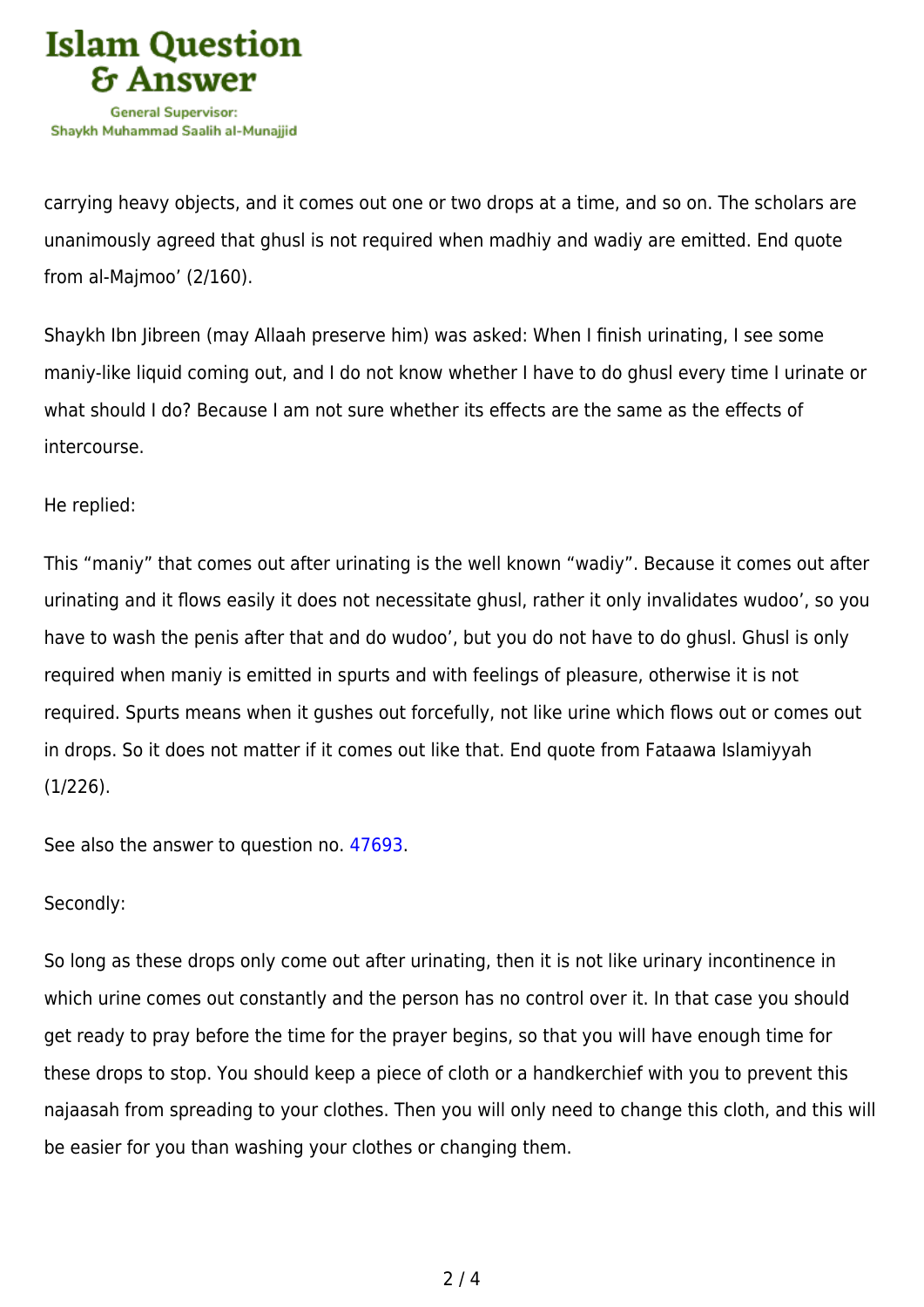

If you forget to put the cloth, or the najaasah spreads to your clothes, and it is too hard for you to wash them or change them for some reason, then we hope that there will be no blame on you if you pray in them.

Shaykh Ibn Baaz (may Allaah have mercy on him) said: The person who is suffering from urinary incontinence and has not been successfully treated has to do wudoo' for every prayer after the time for it begins. He should wash off whatever has gotten onto his body, and he should set aside clean clothes for praying in, if that will not cause too much difficulty, otherwise he is forgiven, because Allaah says (interpretation of the meaning): "and [Allaah] has not laid upon you in religion any hardship"[al-Hajj 22:78] and "Allaah intends for you ease, and He does not want to make things difficult for you" [al-Baqarah 2:185]. And the Prophet (peace and blessings of Allaah be upon him) said: "When I command you to do a thing, do as much of it as you can." He should take precautions to prevent the urine from spreading on his clothes or body or the place where he is praying. End quote from Fataawa Islamiyyah (1/192).

It is not permissible for you to pray when these drops are coming out so long as you know that they will stop, even if that leads to you missing the time of praying in congregation.

The scholars of the Standing Committee were asked: There is a man who has urinary incontinence, which appears for a while after he urinates, but if he waits until the incontinence ceases the prayer in congregation will have ended. What is the ruling?

They replied: If he knows that the incontinence will end, it is not permissible for him to pray in that state, seeking the virtue of praying in congregation. Rather he has to wait until it stops, then wash his private part (instinja') and do wudoo', and offer his prayer even if he misses the prayer in congregation. He should hasten to clean his private part and do wudoo' after the time for prayer begins, in the hope that he will be able to pray in congregation. End quote.

Fataawa al-Lajnah al-Daa'imah (5/408)